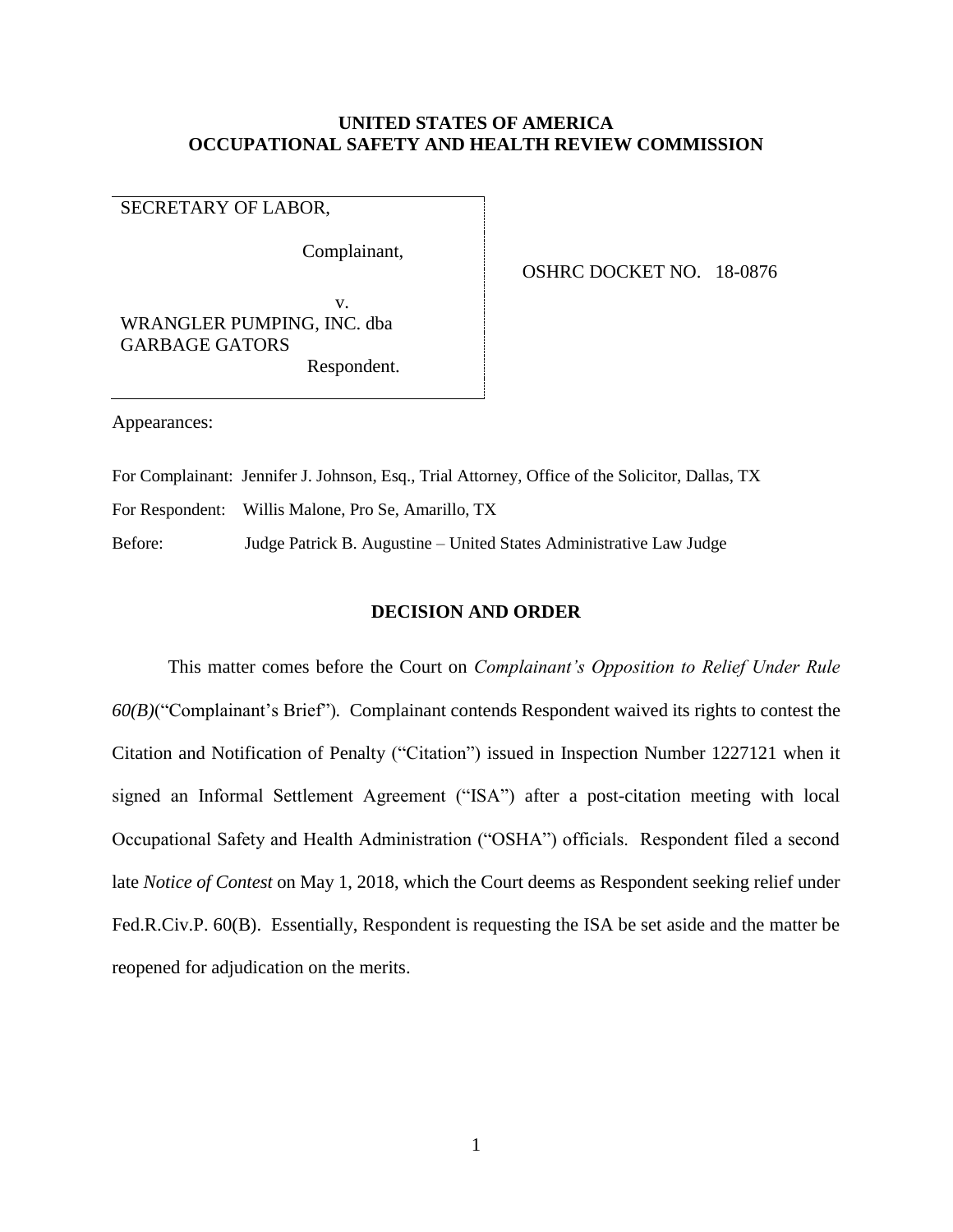#### **Jurisdiction**

The Commission has jurisdiction to determine if the requested relief can be granted due to the second late *Notice of Contest* filed by Respondent on May 1, 2018. *See Slingluff v. OSHRC*, 425 F.3d 861 (10th Cir. 2005). *See also* 29 U.S.C. § 659(c).

#### Background and Factual Finding

On April 24, 2017, the OSHA Lubbock Area Office conducted an inspection of Respondent's workplace located at 2764 E. FM 1151, Amarillo, Texas. *See* Citation for Inspection No. 1227121, dated October 5, 2017. The Citation alleged twenty (20) violations of the Occupational Safety and Health Act, 29 U.S.C. §§ 615-678 ("Act"). Specifically, OSHA alleged one serious violation with a proposed penalty of \$64,462.00 and one other-than-serious violation with a proposed \$406.00 penalty.

On November 15, 2017, OSHA held an informal conference with Respondent's representatives Willis Malone and Kathy Malone. Also in attendance was Respondent's safety consultant, Eddie Fuentes, of Eclipse Safety Solutions, LLC. *See* Ex. A, attached to Comp't Brief at ¶ 6. No agreement was reached at the informal settlement conference. Following the informal settlement conference, Respondent submitted its first *Notice of Contest* to the Citation. *See id. See also* Attachment 4 to Ex. A attached to Comp't Brief. The parties continued to engage in settlement discussions and ultimately reached settlement on all items. *See* Ex. A, at ¶ 7 attached to Comp't Brief. The parties executed the Informal Settlement Agreement on December 6, 2017. *See id. See also*, Attachment 5 to Ex. A (ISA) attached to Comp't Brief. The ISA became a final order on December 15, 2017. *See* Attachment 5 to Ex. A attached to Comp't Brief.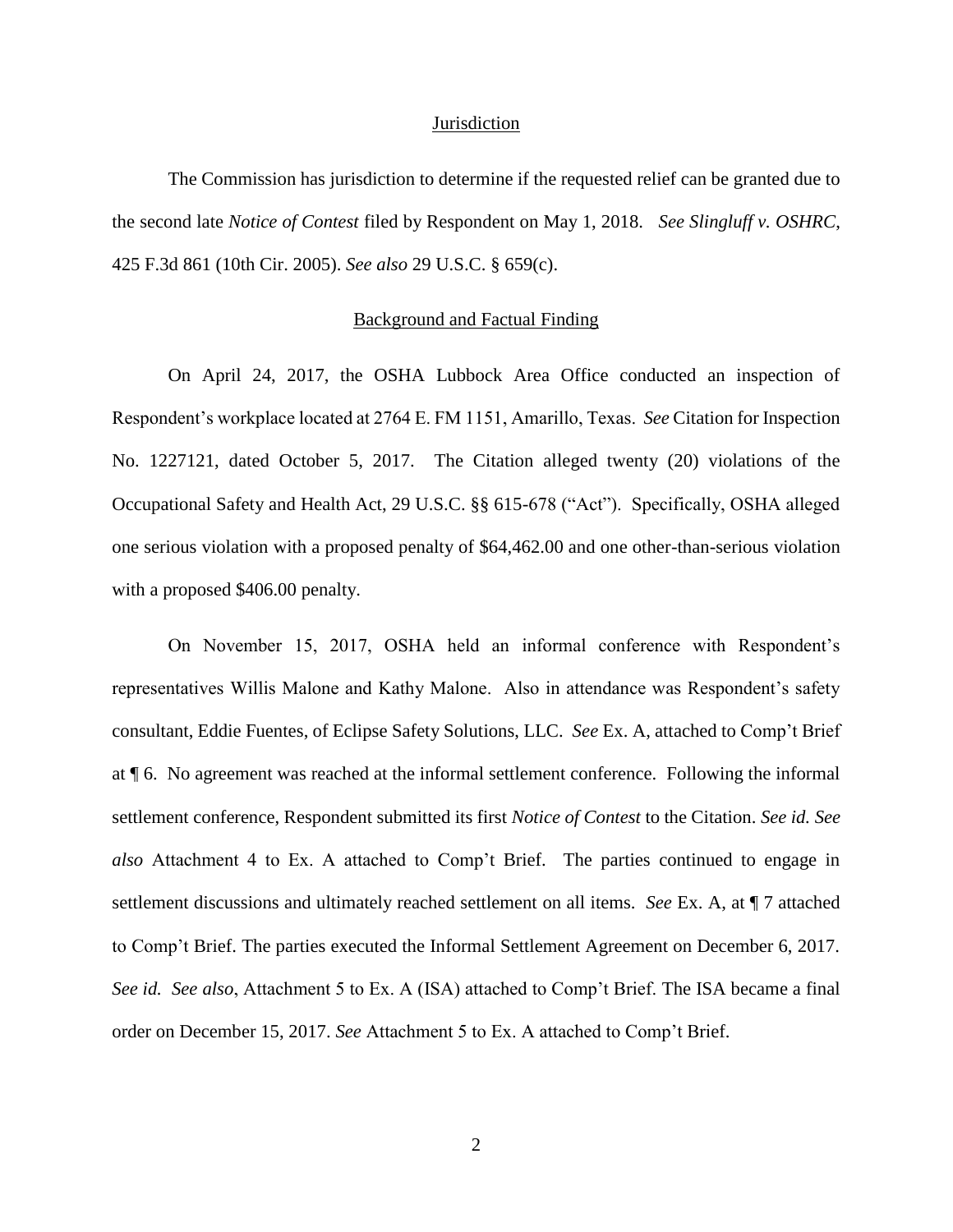On May 1, 2018, Respondent submitted a second late *Notice of Contest*. *See* Respondent's second contest letter attached as Ex. B to Comp't Brief. The second late *Notice of Contest* was filed more than four months after the ISA had become final. In filing its second late *Notice of Contest*, Respondent stated "I have proof that will let you know why I request this appeal and ask for dismissal of charges and fines." On September 25, 2018, the Court issued an Order to Respondent directing Respondent to provide the Court with its proof and other arguments Respondent wishes to make as it relates to this statement. On October 16, 2018, Respondent provided the Court its response to the Order ("Respondent's Reply"). Respondent's main argument centers around whether it was properly served within the statute of limitations period. Respondent alleges at the informal settlement conference, Ms. Routh (the Area Director) informed the Respondent the statute of limitation issue raised by Respondent's counsel would not be discussed and refused to look at a letter written by its counsel or listen to what Respondent had to say about the situation. Respondent states at that time, "I felt beat, had no options and were left at Ms. Routh's mercy." Resp't Reply dated October 16, 2018.

The Court's September 25, 2018, Order also directed Complainant to address the ISA and whether any performance under the ISA had been undertaken by Respondent. Complainant responded on October 16, 2018 ("Complainant's Reply"). Complainant, in his response, verified that an informal settlement conference was held on November 15, 2017, wherein the parties discussed, among other things, (i) the Citation and alleged violations; (ii) abatement; (iii) Respondent's right to contest the Citation and penalties; and (iv) settlement. Indeed, Respondent after the informal settlement conference filed its first *Notice of Contest*.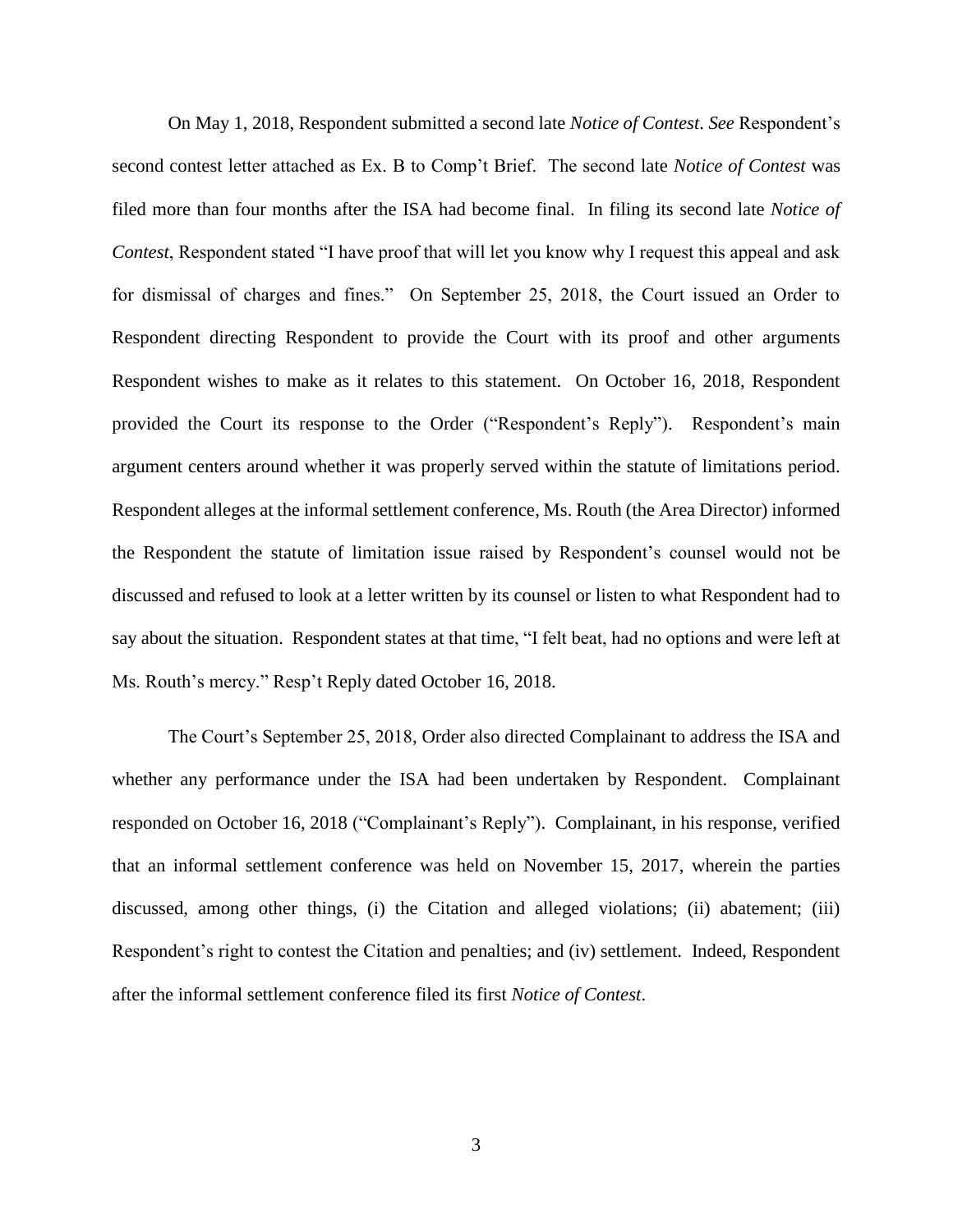Prior to the informal settlement conference, OSHA received a letter of representation from Jeremi K. Young, an attorney with Young and Newsom,. P.C. *See A*ttachment A attached to Comp't Reply. The letter from Mr. Young was dated November 14, 2017. Mr. Young advised OSHA that he would not be attending the informal conference and Respondent would be represented by safety consultant, Eddie Fuentes. *Id.* 

During the informal settlement conference Respondent provided abatement documentation and also represented that it had moved to a different building. *See* Ex. A. at p. 2 attached to Comp't Reply. OSHA accepted the abatement documentation for all items of the Citation. No agreement was reached at the November 15, 2017, informal settlement conference.

The parties continued settlement discussions and ultimately reached an agreement. The terms of that agreement were incorporated into the ISA. Respondent evidentially had the benefit of counsel (Mr. Young) and Mr. Fuentes during settlement discussions. In fact, Respondent's attorney represented to OSHA the Citations had been abated. *See* Ex. A at. p.2 of Comp't Reply. Complainant represents during settlement discussions Respondent was represented both by an attorney and a safety consultant. Complainant also states these professionals had the opportunity to review and advise Respondent on the ISA.

In summary, Respondent contends it felt beat and had no options but to settle. Complainant contends Respondent was represented by an attorney and a safety consultant during the settlement process which took place from November 15, 2017 to December 6, 2017. Therefore, the argument is Respondent was not forced to do anything it did not want to do, was not pressured to sign an agreement on November 15, 2017, had the benefit of counsel and the safety consultant to advise him during the negotiation period, and that Mr. Malone voluntarily executed the ISA which is now a final order, valid and enforeable.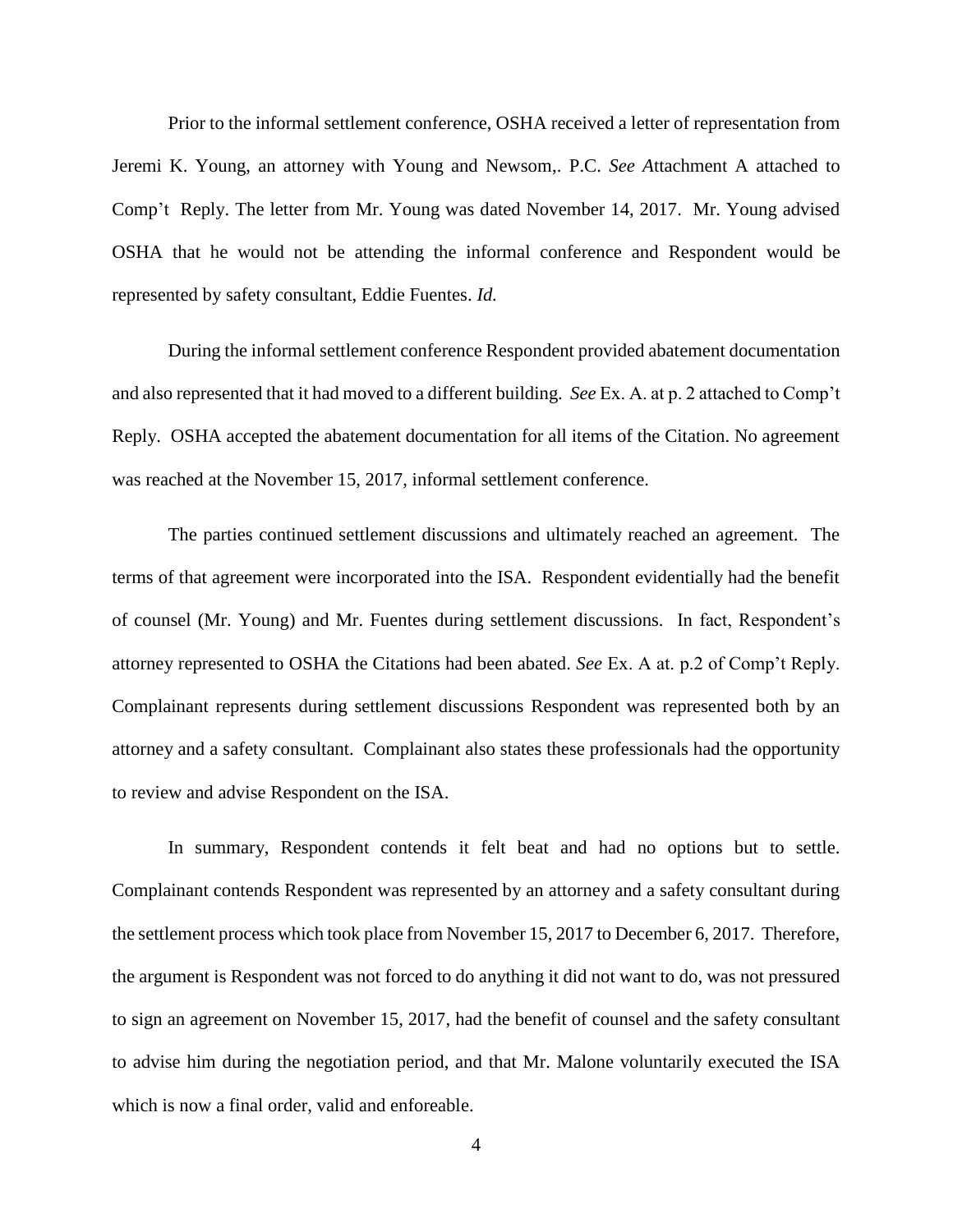Therefore, before this Court can determine whether relief under Fed.R.Civ.P. 60(B) is justified, it must first determine if it is deprived of subject matter jurisdiction in the first instance due to the ISA being valid and enforceable.

# Controlling Law and Analysis

# **A. The ISA is Valid and Enforceable.**

"Settlement agreements are contracts. As such, they are binding and enforceable under familiar principles of contract law, and are not subject to unilateral recision [sic]." *Zantec Dev. Co. Inc*., 16 BNA OSHC 2102 (No. 93-2164, 1994) (ALJ) (citing *Phillips 66 Co*., 16 BNA OSHC 1332, 1336 (No. 90-1459, 1993)). Through settlement "[e]ach party agrees to extinguish those legal rights it sought to enforce through litigation in exchange for those rights secured by the contract." *Village of Kaktovik v. North Slope Borough*, 689 F.2d 222, 230 (D.C. Cir. 1982). In construing a written contract, the primary concern is to determine the parties' intentions as expressed in the agreement. *Lawyers Title Ins. Co. v. Doubletree Partners, LP,* 739 F.3d 848, 858 (5th Cir. 2014). "All of the provisions of the policy must be considered with reference to the whole instrument, so that no single provision alone is given controlling effect." *Id.* (internal citations omitted*); see also Foster Wheeler Energy Corp. v. An Ning Jiang MV*, 383 F.3d 349, 354 (5th Cir. 2004).

While Respondent alleges it felt it had no option but to settle, the facts indicate otherwise. First, when an agreement was not reached at the informal settlement conference Respondent preserved its right to contest the validity of the Citation, including pursuing its statute of limitation argument, by filing its first *Notice of Contest.* By filing of the *Notice of Contest*, Respondent signaled its understanding of the process and that it had the right to pursue its arguments and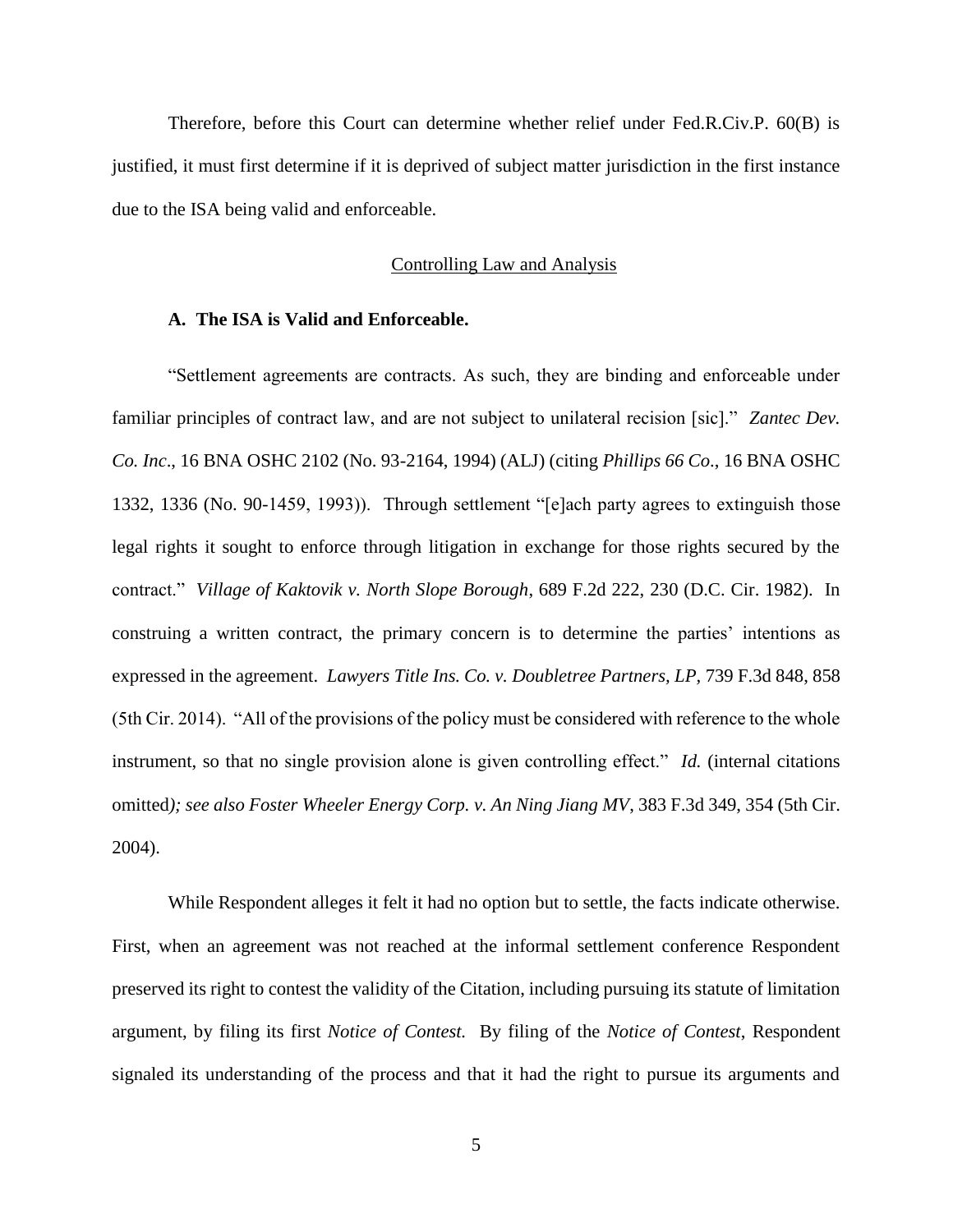defenses. Second, there is no indication in the record that if a settlement was not reached on November 15, 2017 the day of the informal settlement conference, OSHA would not entertain settlement in the future. Indeed the contrary seems to be the case. The evidence indicates when an agreement was not reached on November 15, 2017, the parties continued to discuss settlement. Settlement was ultimately achieved and memorialized with the ISA. Third, any pressure Respondent may have felt was balanced by its representation by an attorney and safety consultant familiar with OSHA law. These individuals were involved and were available for counsel to prevent any overreaching or pressure from OSHA to settle on certain terms. It appears Respondent consulted with these professionals and relied on their advice. Finally, the evidence supports there was deliberation and consultation on both sides during the period of November 15, 2017, and December 6, 2017 when the ISA was executed. This nearly three week period allowed for time to consider its options, discuss its positions and render a decision that was both informed and voluntary. Thus, Respondent was not pressured or rushed into settling the case on terms it did not like or consequences it did not understand.

Finally, parties to a contract can agree to mutually rescind the contract, and such an agreement can be inferred from the behavior of the parties. *Village of Kaktovik*, 689 F.2d at 230 (citing Corbin on Contracts § 1236 n.60 (1964 and Supp. 1981). There is nothing in the record to indicate that there is a mutual agreement to rescind the ISA either through formal agreement or through the actions of the parties.

For the above reasons, the Court concludes the ISA is valid, enforceable and a final order of the Commission subject to enforcement. The Court concludes the ISA was entered into voluntarily after a reasonable period for deliberation and consultation with its counsel and safety consultant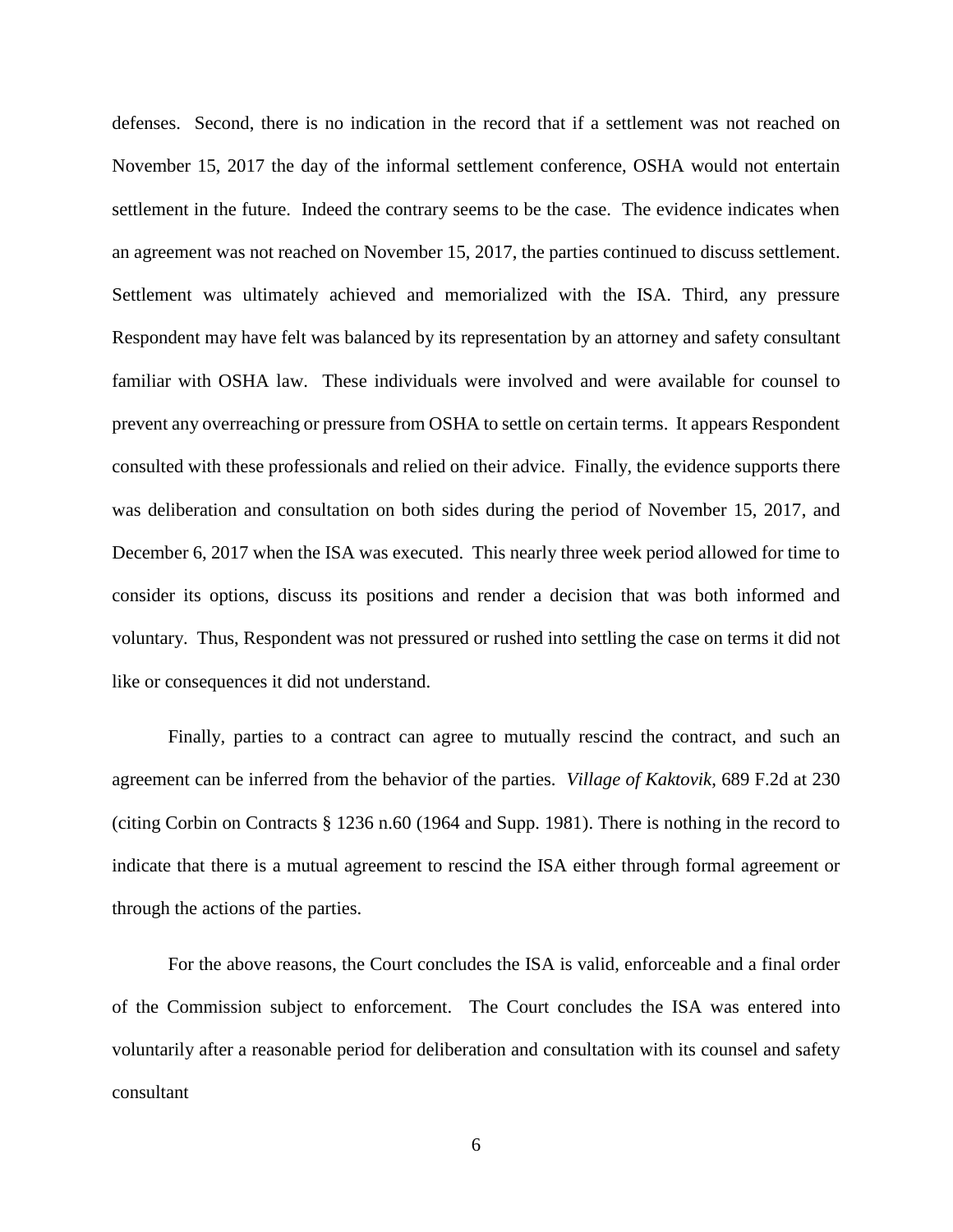### **B. The Validity of the ISA Dislodges this Court of Subject Matter Jurisdiction.**

The Court determines that it lacks subject matter jurisdiction due to there being no current dispute as to the Citation. *St. John's United Church of Christ v. City of Chicago,* 507 F.3d 616, 626 (7th Cir. 2007)("When the issues presented are no longer live or the parties lack a legally cognizable interest in the outcome, the case is (or the claims are) moot and must be dismissed for lack of jurisdiction")(internal quotes omitted) The Court can determine at any time that it lacks subject matter jurisdiction and dismiss the action. Fed.R.Civ.P. 12(h)(3).

In order to invoke this Court's jurisdiction, Respondent must demonstrate that it possesses a legally cognizable interest in the outcome of this action. *See Camreta v. Greene*, 563 U.S. 697,701 (2011)(quoting *Summers v. Earth Island Institute*, 555 U.S. 488, 493 (2009)). This requirement ensures that the Court confines itself to a limited role of adjudicating actual and concrete disputes, the resolutions of which have direct consequences on the parties involved. A corollary to this case-or-controversy requirement is that an "actual controversy must be extant at all stages of review, not merely at the time the complainant is filed." *Arizonans for Official English v. Arizona*, 520 U.S. 43, 67 (quoting *Preiser v. Newkirk*, 422 U.S. 395 (1975)). If an intervening circumstance deprives the plaintiff of a personal stake in the outcome at any point during litigation, the action can no longer proceed and must be dismissed as moot*. Lewis v. Continental Bank Corp*., 494 U.S. 472, 477-478 (1990)(internal quotation marks omitted).

Courts have consistently adhered to this principle in a variety of labor disputes, in addition to OSHA. In *Genesis Healthcare Corp. v. Symczyk*, 133 S.Ct. 1523 (2013), the Supreme Court reviewed a Fair Labor Standards Act action brought by an employee on behalf of herself and "other employees similarly situated" for various alleged violations. During the pendency of the case, the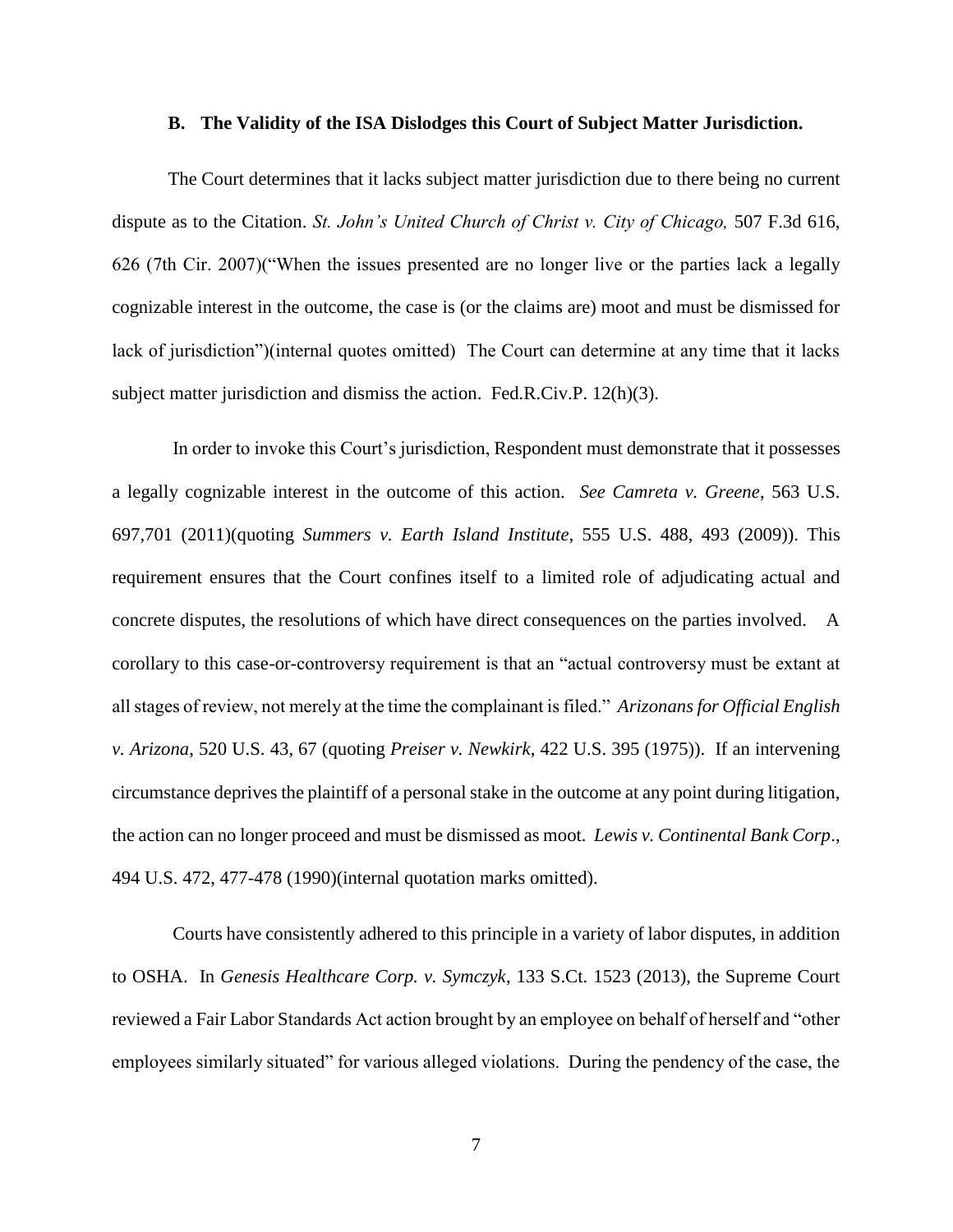district court determined that the employee's claims had been fully satisfied and that the employee's case was, therefore, rendered moot. 133 S.Ct. at 1526.

Ultimately, the Court concludes the filing of the second late *Notice of Contest* is the paradigmatic example of buyer's remorse. Complainant presented clear and convincing evidence of an executed Informal Settlement Agreement, signed by Respondent which fully resolved this case and waived Respondent's right to subsequently contest the proposed violations or penalties. Respondent's arguments are post-hoc rationalizations intended to void a binding agreement which Respondent later decided it did not like. The Court is leery of the precedent that would be set if a party could unilaterally withdraw from an informal settlement agreement as Respondent proposes here. *See Zantec Dev. Co. Inc.*, 16 BNA OSHC 2102 ("[T]o allow employers to unilaterally withdraw from previously agreed-upon settlements would deprive the Secretary of the finality of settlement agreements necessary for the efficient enforcement of the Occupational Safety and Health Act of 1970."), citing *Pennsylvania Steel Foundry & Machine Company*, 13 BNA OSHC 1417, (3rd Cir. 1987) and *Secretary of Labor*, 13 BNA OSHC 1197 (No. 85-1257, 1987).

### **ORDER**

The Court finds the ISA is binding and enforceable, including the negotiated penalty reductions as outlined in the ISA. The second late *Notice of Contest* has been rendered moot by Respondent entering into the ISA which is valid and enforceable. Accordingly, with respect to the above-referenced docket, Respondent's late second *Notice of Contest* is hereby VACATED. This